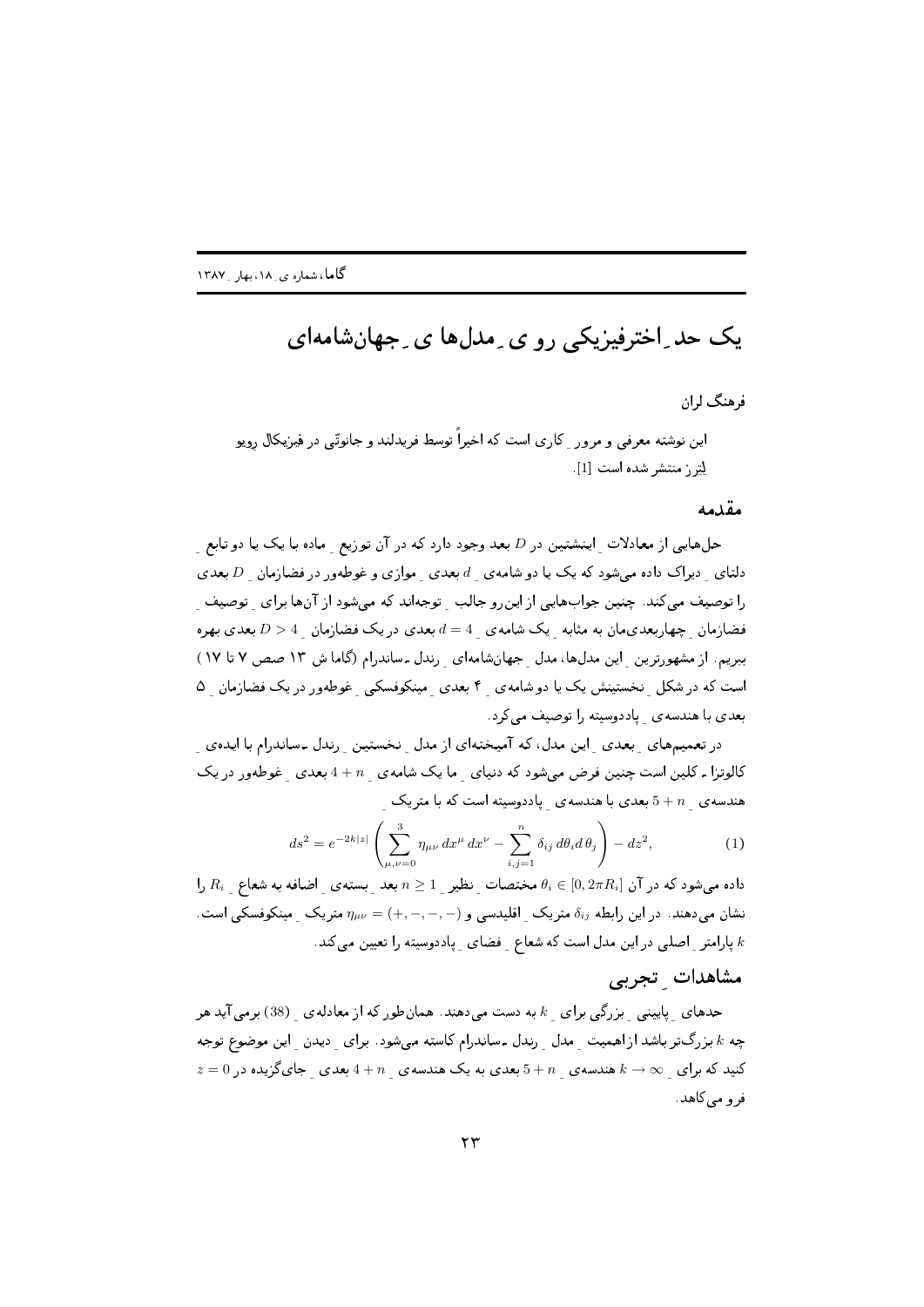اه های گوناگونے برای به دست آوردن حد پایین برای  $k$ وجود دارد، مثل بررسی ِ درستبی قانون عکس مجذوری گرانش نیوتن (گاما ش ۱۳ ص ۴) و یا توجه به طول عمر سیاهچالهها (گاما ش ۱۴ صص ٦ تا ۷). اخیراً دو راه دیگر برای به دست آوردن حد پایین برای مورد توجه قرار گرفته است که مربوط به پدیدههایی میشود که محصول تونل زنی فوتونها به  $k$ بیرون شامه است.

در هر مدل حجهانشامهای باید به طریقی توضیح داده شود که چرا میدانهای موجود در نظریهی استاندارد ِ ذرات بنیادی به شامه چسبیدهاند. دلیل چنین انتظاری این است که نظریه ی استاندارد ۔<br>ذرات - بنیادی که یا فرض - چهاریعدی بودن - فضازمان نوشته شده است یا دقت - بسیار خوبی یا نتایج تجربی توافق دارد. یعنی اگر مدلهای جهانشامهای درست باشند میدانهای مادی باید روی شامه کاملاً جایگزیده باشند به طوری که پهنای ِ بستههای ِ موج ِ نظیر ِ این میدانها در راستای ِ z از کہتر باشد.  $10^{-19}m$ 

در مدل  $\,$ اولیه $\,$ ی رندل ـ ساندرام که $\,n=0\,$ بود نشان داده شد که میدان گرانشی و میدانهای اسکالر به واسطه $\,$  عامل  $\,e^{-2k|z|}$  در متریک  $\,$  (38) روی شامه جایگزیده میشوند. بعداً نشان داده شد که میدانهای پیمانهای و از جمله فوتونها را می شود با اضافه کردن  $n\geq 1$  بعد بسته به مدل <sub>\_</sub> اولیه، روی <sub>\_</sub> شامه جای گزیده کرد. در واقع به سادگی میشود دید که در چنین مدلی، تابع <sub>\_</sub> موج ً میدان الکترومغناطیسی،  $A_\mu(z)$ ، از معادله ی شرودینگر زیر به دست می آید،

$$
-\frac{1}{2}\phi_{\mu}''(s) + V(s)\,\phi_{\mu}(s) = E\,\phi_{\mu}(s),\tag{2}
$$

که در آن

$$
s = sgn(z) [\exp(k|z|) - 1],
$$
  
\n
$$
\phi_{\mu}(z) = A_{\mu}(z) \exp[-k|z|(n+1)/2],
$$
\n(3)

و

$$
V(s) = V_0(s) = \frac{(n+1)(n+3)}{[8(|s|+1)^2]} - \frac{n+1}{2}\delta(s),\tag{4}
$$

و E =  $m^2/2k^2$ . در این جا  $m$  جرم فوتون از نظر ناظر روی شامه است. نکتهی جالب در مورد پتانسیل (4) این است که فقط یک حالت مقید دارد که انرژیاش صفر است و با داده میشود. این به روشنی همان فوتون ِ آشنای ِ ما در نظریه $\phi(s) = \sqrt{n}/2(1+|s|)^{-(n+1)/2}$ چهاربعدی است. پتانسیل ِ (4) فوتونهای ِ جرمدار را از شامه دور نگاه میدارد و این میتواند توضیح ِ خوبی باشد که چرا ما تا به امروز فوتون <sub>-</sub> جرمداری را ندیدهایم. البته طیف <sub>-</sub> E پیوسته است و برای <sub>-</sub>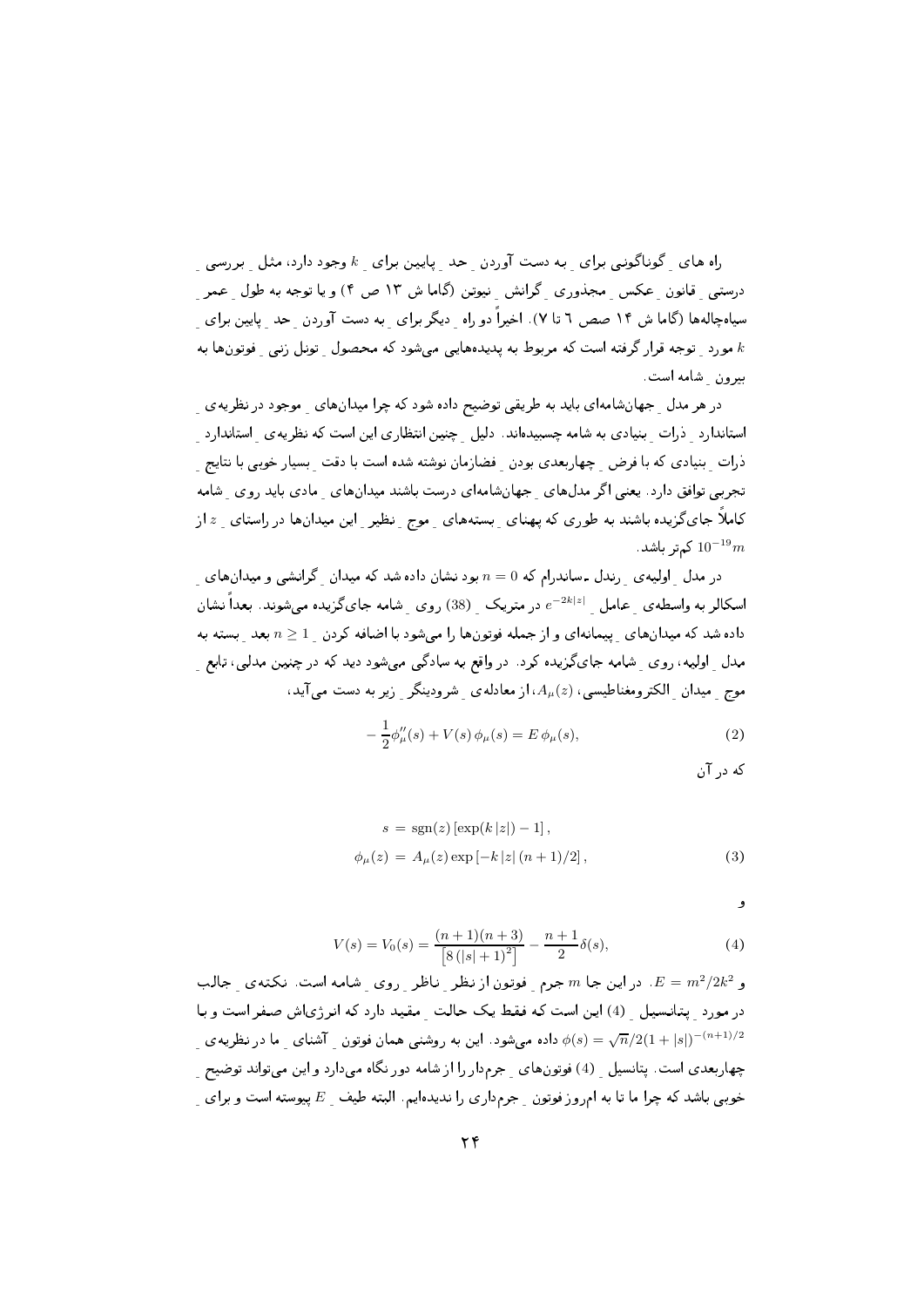آنکه تونل زنبی این فوتونهای جرم‹ار به شامه واقعاً قابل چشمپوشی باشد باید فرض کنیم که که این در واقع قیدی بر محدودهی درستبی مدل است.  $m \ll k$ 

اما روی ِ شامه هم رخ۱دهایی به وقوع میپیوندد که عملاً به معنی ِ تولید ِ فوتون ِ جرمدار است. این فوتونها بیشتر با لقب ِ فوتون ِ مجازی ِ زمانگونه شناخته میشوند و در آزمایشهایی مثل نابودي زوج الكترون ـ پوزيترون توليد مىشوند. اين فوتونها مىتوانند با تونل زدن از پتانسيل (4) از شامه به بیرون بتابند و یک اثر قابل آشکارسازی از هندسه ی (38) به جای بگذارند. اکنون رقابتی بر سر <sub>ب</sub> آشکارسازی <sub>ب</sub> این اثر در واپاشی <sub>ب</sub> پوزیترونیوم در جریان است. دادههای <sub>ب</sub> فعلی حد <sub>ب</sub>  $n=2$  پایینی از مرتبه ی چند TeV بر پارامتر  $k$  با فرض  $n=2$  می $\lambda$ دارند.

اما راه دیگری هم برای پیدا کردن چنین حد پایینی وجود دارد که در [۱] پیشنهاد شده است. در این روش توجه میشود که اگر فوتونها بتوانند به بیرون از شامه تونل بزنند آنگاه ستارهها باید سریعتر از آنچه که در مدلهای معمولی پیشبینی میشود خنک شوند. نویسندهگان آین مقاله به زیبایی نشان دادهاند که در یک پلاسما پتانسیل (4) به شکل زیر اصلاح می شود،

$$
V(s) = V_0(s) + \frac{m^2}{n k^2} \delta(s),
$$
\n(5)

سیس با محاسبه ی سهم تونل زنبی در این پتانسیل در آهنگ خنک شدن دستهای از ستارهها و با تکیه بر کارآمد بودن مدلهای چهاربعدی معمولی ستارهشناسان که برای محاسبهی آهنگ خنک شدن ستارهها به کار می رود، حد پایینهای واقعاً بزرگی برای & به دست آورده است. از اطلاعات مربوط به غولهای مسرخ پیش از درخشش هلیومی نتیجه گرفته شده است که،

$$
k > 1.4 \times 10^{21}
$$
 TeV,  $(n = 1),$   
\n $k > 5 \times 10^6$  TeV,  $(n = 2),$   
\n $k > 60$  TeV,  $(n = 3),$  (6)

و یا از اطلاعات مربوط به ایرنواختر SN 1987A نتیجه گرفته شده است که،

$$
k > 6 \times 10^{14} \text{ TeV}, \qquad (n = 1),k > 7 \times 10^{4} \text{ TeV}, \qquad (n = 2),k > 27 \text{ TeV}, \qquad (n = 3).
$$
 (7)

این اعداد در دستگاه ِ واحدهای ِ خداداد (طبیعی) داده شدهاند که در آن $\hbar = 1 = c$  .  $\hbar$  ثابت ِ  $E = mc^2$  پلانک و  $c$  سرعت نور است. در این دستگاه واحدها، بُعد جرم و انرژی که با رابطه ی به یکدیگر مربوطند یکی است که غالباً برحسب <sub>\_</sub> الکترون ولت، eV، بیان میشود . از آن جالبتر بعد <sub>\_</sub> طول و زمان است که با عکس الکترون ولت  $\rm{eV^{-1}}$  بیان میشود . برای دیدن این نکته توجه کنید که رابطه ی پلانک  $E=2\pi\hbar\nu$  بعد بسامد، یعنی عکس زمان، را به بعد انرژی تبدیل میکند و از هم معلوم میشود که بعد گطول و زمان یکی است. با یک محاسبه ی آسان میشود دید که در  $c=1$ . دستگاه خداداد، یک فرمی  $\rm{(1F=10^{-15}m)}$  تقریباً همارز  $\rm{GeV}^{-1}$  است